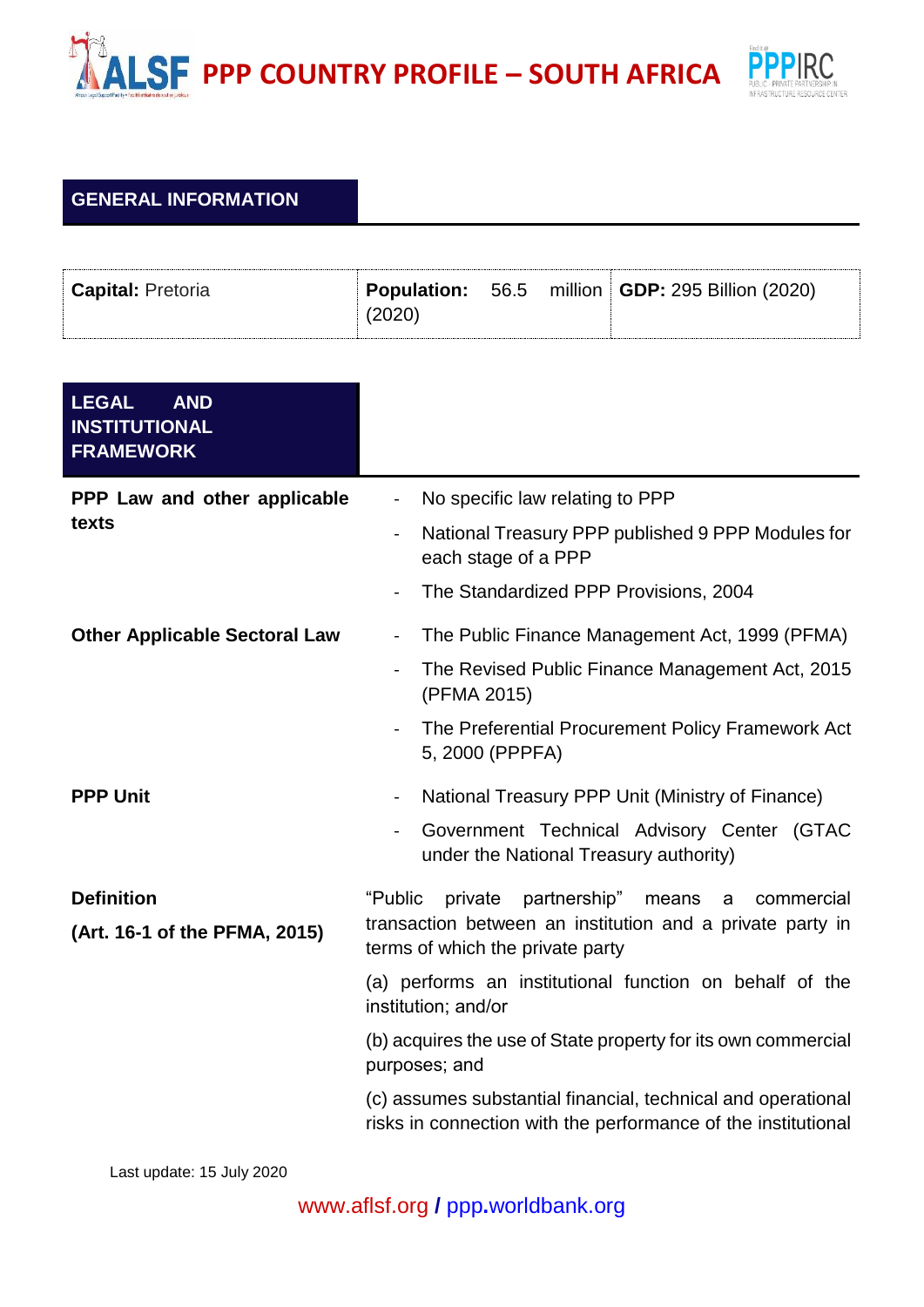## **PPP COUNTRY PROFILE – SOUTH AFRICA**



function and/or use of State property; and (d) receives a benefit for performing the institutional function or from utilizing the State property, either by way of:

(i) consideration to be paid by the institution which derives from a revenue fund or, where the institution is a national government business enterprise or a provincial government business enterprise, from the revenues of such institution; or

(ii) charges or fees to be collected by the private party from users or customers of a service provided to them; or

(iii) a combination of such consideration and such charges or fees (Definitions, art. 16-1)

**General Principles (Module 5: PPP Procurement)** Fair, equitable, transparent, competitive and cost effective procurement process. The procurement stages are covered in Module 5 PPP Procurement.

**Tendering and contracting procedures/ Choice of the private partnership**

The procurement of PPPs goes through distinct stages that are covered by the Module 5 PPP Procurement of the National Treasury:

**(Art. 16.5 of the PFMA)**

**(Module 5 PPP Procurement)**

**(Practice Note 11 on Unsolicited Bids, 2008/2009)**

(i) pre-qualification,

(ii) request for proposals,

(iii) best and final offer, where appropriate,

(iv) negotiations and

(v) financial closure.

The regulations do not include provisions for unsolicited bids and the National Treasury is not in favor of this process. However, if the unsolicited proposal is a PPP, the accounting officer or accounting authority must comply with the requirements of Treasury Regulation 16 and the unsolicited proposal practice note 11. When it is compliant with the abovementioned provisions, the normal procurement process is conducted (art. 4.2.2, Practice Note 11 on unsolicited bids).

**Project Evaluation (Art. 16.4 of the PFMA, 2015)** The accounting officer or the accounting authority of that institution must undertake a feasibility study that the National Treasury will approve. This feasibility study stage includes: (i) needs analysis, (ii) options analysis, (iii) project

Last update: 15 July 2020